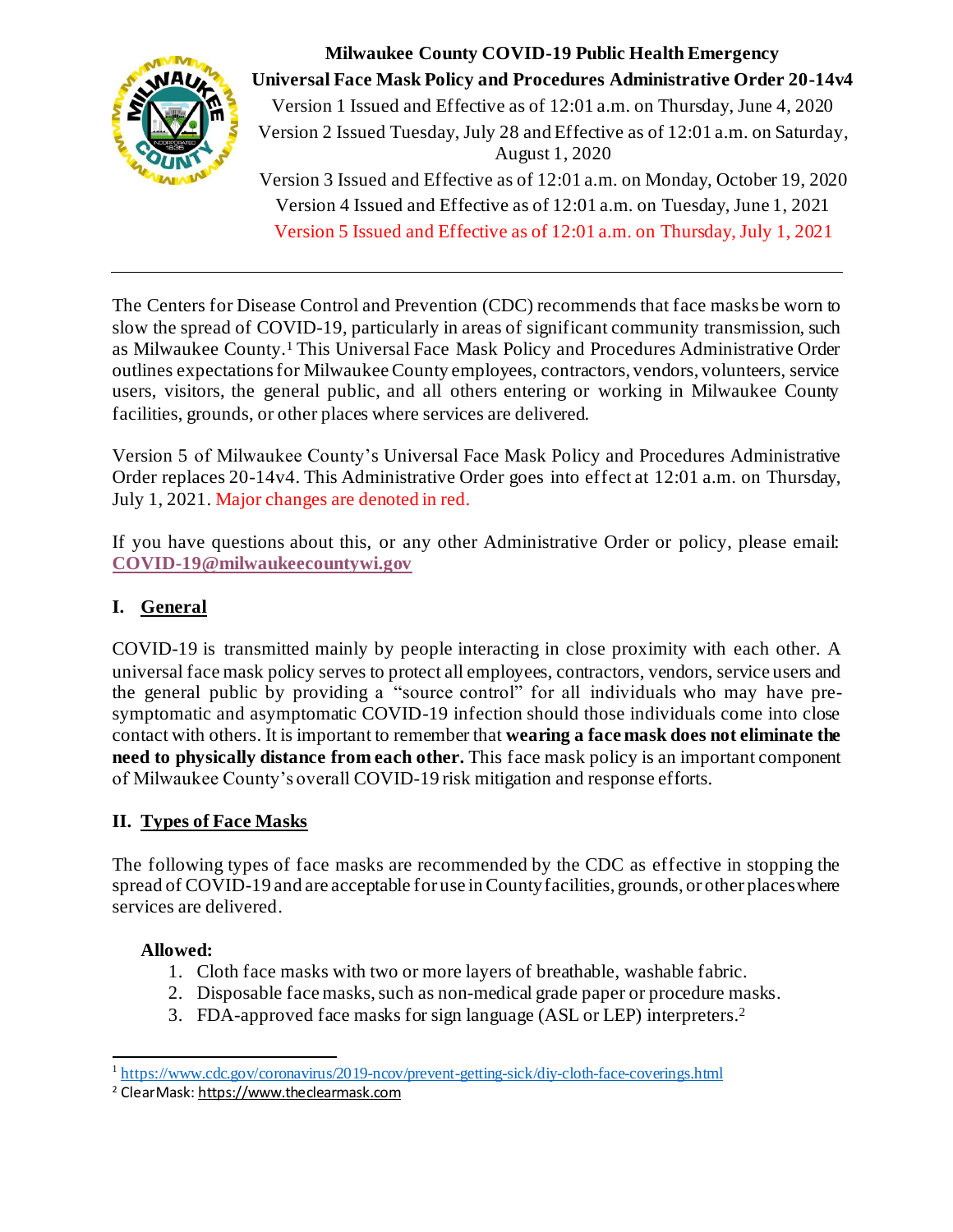4. Medical-grade surgical face masks, N95 or KN95 respirators (typically reserved for use by healthcare workers, first responders, and others who work in high-risk environments).

The following types of face coverings **are not recommended** by the CDC as effective in stopping the spread of COVID-19 and **are not acceptable** for use in County facilities, grounds, or other places where services are delivered.

#### **Not Allowed:**

- 1. Neck scarves or bandanas
- 2. Neck gaiters or buffs
- 3. Winter scarfs
- 4. Face shields
- 5. Masks with exhalation valves or vents
- 6. Masks with inappropriate writing or images

#### **III. Face Mask Requirements for County Employees, Contractors, and Vendors (together "Workers"), and Volunteers**

- **A. Indoor Face Mask Requirements for Workers and Volunteers** (see exemptions in Section V)
	- 1. All fully vaccinated and unvaccinated<sup>3</sup> workers or volunteers must wear a face mask at all times while inside County facilities or inside other places where services are delivered (e.g., home visits). This includes wearing a face mask when moving through a facility, using a restroom, or being in other shared spaces inside the facility.
	- 2. All fully vaccinated and unvaccinated workers or volunteers must wear a face mask at all times while in a vehicle with other people.
	- 3. If a worker or volunteer is alone inside their enclosed office, a cubicle with a partition that extends above 6 feet high, or a work vehicle, they are not required to wear a mask.
	- 4. Workers and volunteers who require medical grade face masks or respiratory protection are required to follow above policies until reporting to their work area where medicalgrade face masks or respiratory protection are distributed.
- **B. Outdoor Face Mask Requirements for Workers and Volunteers** (see exemptions in Section V)
	- 1. **Fully vaccinated** workers and volunteers **do not** need to wear face masks in outdoor settings regardless of their ability to physically distance (that is, maintain at least 6 feet / 2 meters of distance) from people, including colleagues and members of the public.
	- 2. **Unvaccinated** workers or volunteers **must** wear a face mask at times when they are outdoors and cannot physically distance 4 (maintaining at least 6 feet/2 meters of distance) from people, including colleagues and members of the public.
		- i. The presence of plexiglass between people does not invalidate physical distancing requirements. For example, if a service counter has plexiglass

<sup>3</sup> https://www.cdc.gov/coronavirus/2019-ncov/vaccines/fully-vaccinated.html

<sup>4</sup> https://www.cdc.gov/coronavirus/2019-ncov/prevent-getting-sick/social-distancing.html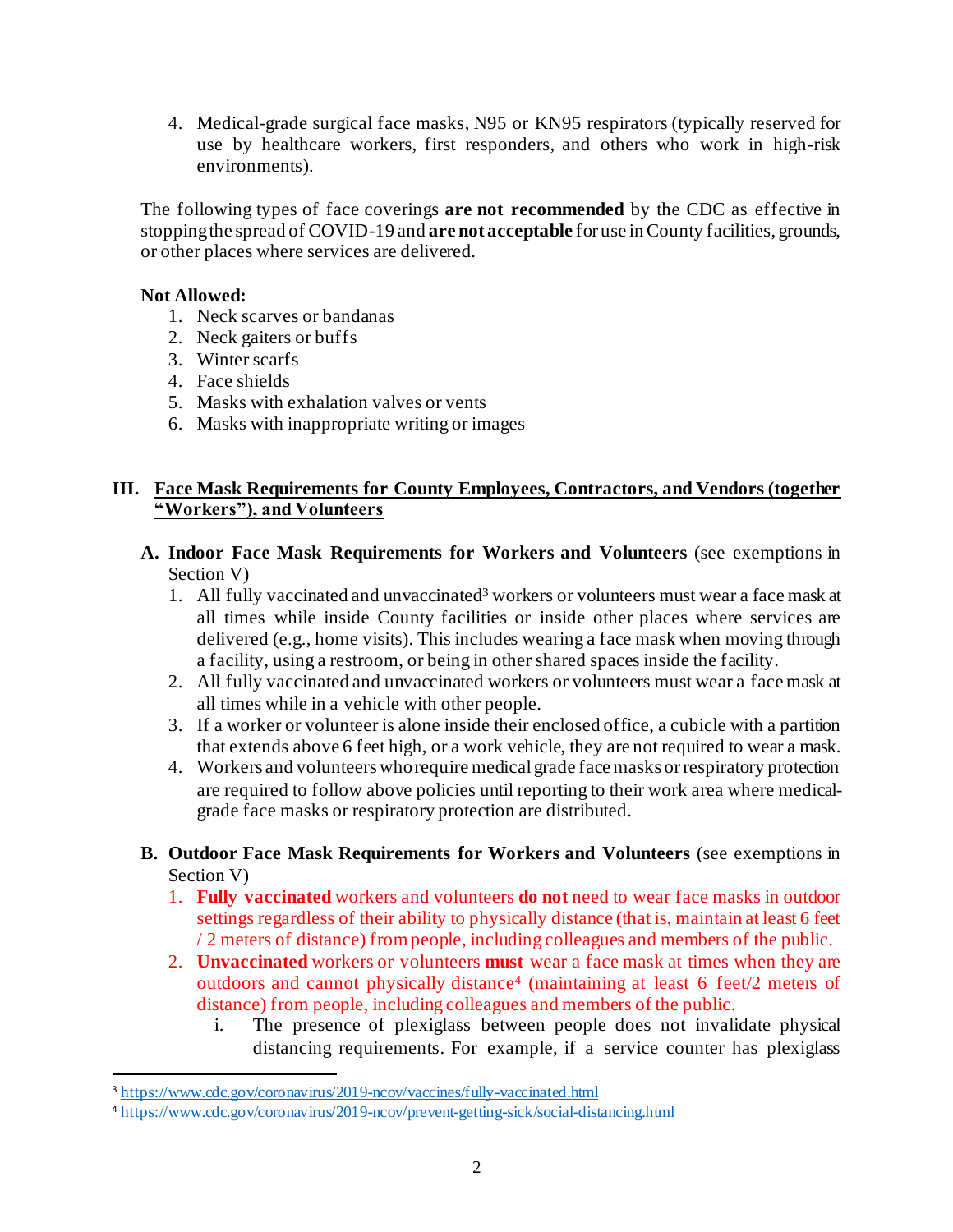between the worker and member of the public and people will be within 6 feet of each other with plexiglass in between them, the worker must wear a face mask while providing the service.

3. At times when physical distancing can be maintained with other people, both fully vaccinated and unvaccinated workers and volunteers may remove their face masks.

# **C. Other Guidance for Departments, Workers, and Volunteers**

- 1. If a department's operations or services require a separate face mask policy specific to recommended industry standards (e.g., healthcare, emergency response), the worker should follow industry face masks requirements.
- 2. If a worker or volunteer forgets their cloth mask when reporting to work, they should use a paper face mask from the distribution at the point of entry.
- 3. Workers and volunteers are expected to regularly wash cloth masks or replace a disposable mask after daily use.<sup>5</sup>

# **IV. Service Users, Visitors, and General Public (together, "Members of the Public")**

- **A. Indoor Face Mask Requirements for Members of the Public** (see exemptions in Section V)
	- 1. Fully vaccinated and unvaccinated members of the public ages 3 and older must wear face masks while inside County facilities or when receiving County services indoors (e.g., home visits).
	- 2. If attending private events held at County facilities, fully vaccinated members of the public are not required to wear masks. Unvaccinated members of the public and County employees regardless of their vaccination status who are attending private events held at County facilities are required to wear masks. No proof of vaccination status shall be required of any member of the public attending a private event.
	- 3. Face masks are required at all times on Milwaukee County Transit System (MCTS) Buses and at General Mitchell International Airport. This requirement is consistent with current federal law. 6
	- 4. Face masks are required in indoor facilities that are adjacent to outdoor areas (e.g., golf shops, indoor exhibits at the Zoo, and indoor food service areas).

# **B. Outdoor Face Mask Requirements for Members of the Public**

1. Fully vaccinated and unvaccinated members of the public are not required to wear a face mask on outdoor County grounds. While not required, unvaccinated members of the public are strongly encouraged to wear a face mask at all times when outside in a public area where consistent physical distancing is not possible.

# **C. Supply and Distribution of Face Masks to Members of the Public**

The County will provide face masks to members of the public at all indoor County facilities and service areas, including on MCTS buses. The County will be supplying masks at the

<sup>5</sup> https://www.cdc.gov/coronavirus/2019-ncov/prevent-getting-sick/how-to-wash-cloth-face-coverings.html

<sup>6</sup> https://www.tsa.gov/news/press/releases/2021/04/30/tsa-extends-face-mask-requirement-airports-andthroughout#:~:text=The%20CDC%20recently%20announced%20that,hands%20or%20use%20hand%20sanitizer.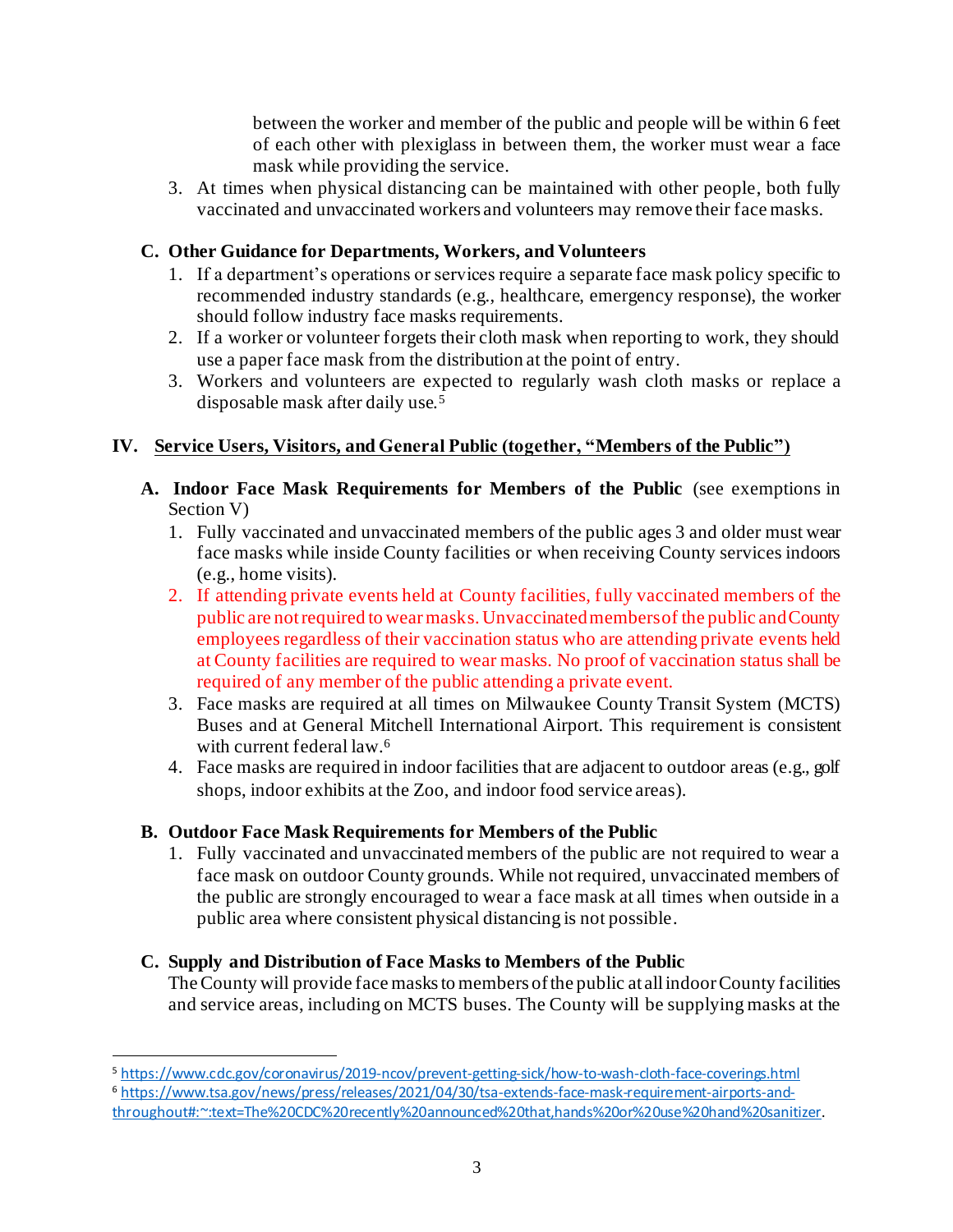Zoo, or similar facilities, to people who did not bring their own masks. A member of the public may use their own face mask.

**Departments or elected offices that manage entry points to County facilities shall be responsible for the requisition of disposable face masks and the process for distribution.** Departments operating within facilities should keep a small supply of disposable face masks on hand for instances in which a member of the public shows up without a mask. Non-medical grade disposable face masks can be requisitioned through Marketplace Central.

## **V. Exemptions from Wearing a Face Mask**

## **A. People Who are Exempted from Wearing a Mask**

- 1. Children ages two (2) years old and younger.<sup>7</sup> Children ages 3 through 12 should only wear a face mask if a parent or guardian monitors to make sure it is worn safely. All children under 12 years old must remain within six (6) feet of parent/guardian, or household unit, and those who are small enough should be in a stroller or cart.
- 2. Anyone with a disability that makes it difficult to put on, wear, or remove a face mask.
- 3. Anyone consistently interacting with a person who is deaf or hard of hearing and primarily relies on lip reading.
- 4. Anyone who has been advised by a medical professional not to wear a face mask because of personal health issues.<sup>8</sup>
- 5. Anyone who has difficulty breathing<sup>9</sup> or is incapacitated.

## **B. Times When a Person May Temporarily Remove Their Face Mask**

- 1. Some services require that workers or members of the public not have a face mask on during certain times (e.g., witness in a court hearing, genetics test). Departments and elected offices may have local exemption policies for face mask removal for points in time; additional risk mitigation measures should be put in place per the minimum requirements in Administrative Order Phased Re-Opening Guidance for Milwaukee County Services and Facilities (20-13).<sup>10</sup>
- 2. When consuming food or beverages indoors when other risk mitigation measures are in place per the minimum requirements in Administrative Order Phased Re-Opening Guidance for Milwaukee County Services and Facilities (20-13). 11
- 3. If a worker or volunteer is alone inside their enclosed office or work vehicle. This does not apply to cubicles unless the partition extends above 6 feet high, or the worker or volunteer is the only person in the entire cubicle workspace.

#### **C. Visual Marker for Exemptions**

1. **Employees:** Any exemption from this Order will require a request for accommodation and certification from a health care provider. If an employee requests an exemption, they must notify their supervisor and designated HR Business Partner as part of the

<sup>7</sup> https://www.cdc.gov/coronavirus/2019-ncov/prevent-getting-sick/how-to-wear-cloth-face-coverings.html

 $8 \text{Employees}$ , contractors, and vendors must provide a note from their doctor to use this exemption.

<sup>&</sup>lt;sup>9</sup> Employees, contractors, and vendors must provide a note from their doctor to use this exemption.

<sup>&</sup>lt;sup>10</sup> See "Administrative Orders" Section: https://county.milwaukee.gov/EN/COVID-19

<sup>&</sup>lt;sup>11</sup> See "Administrative Orders" Section: https://county.milwaukee.gov/EN/COVID-19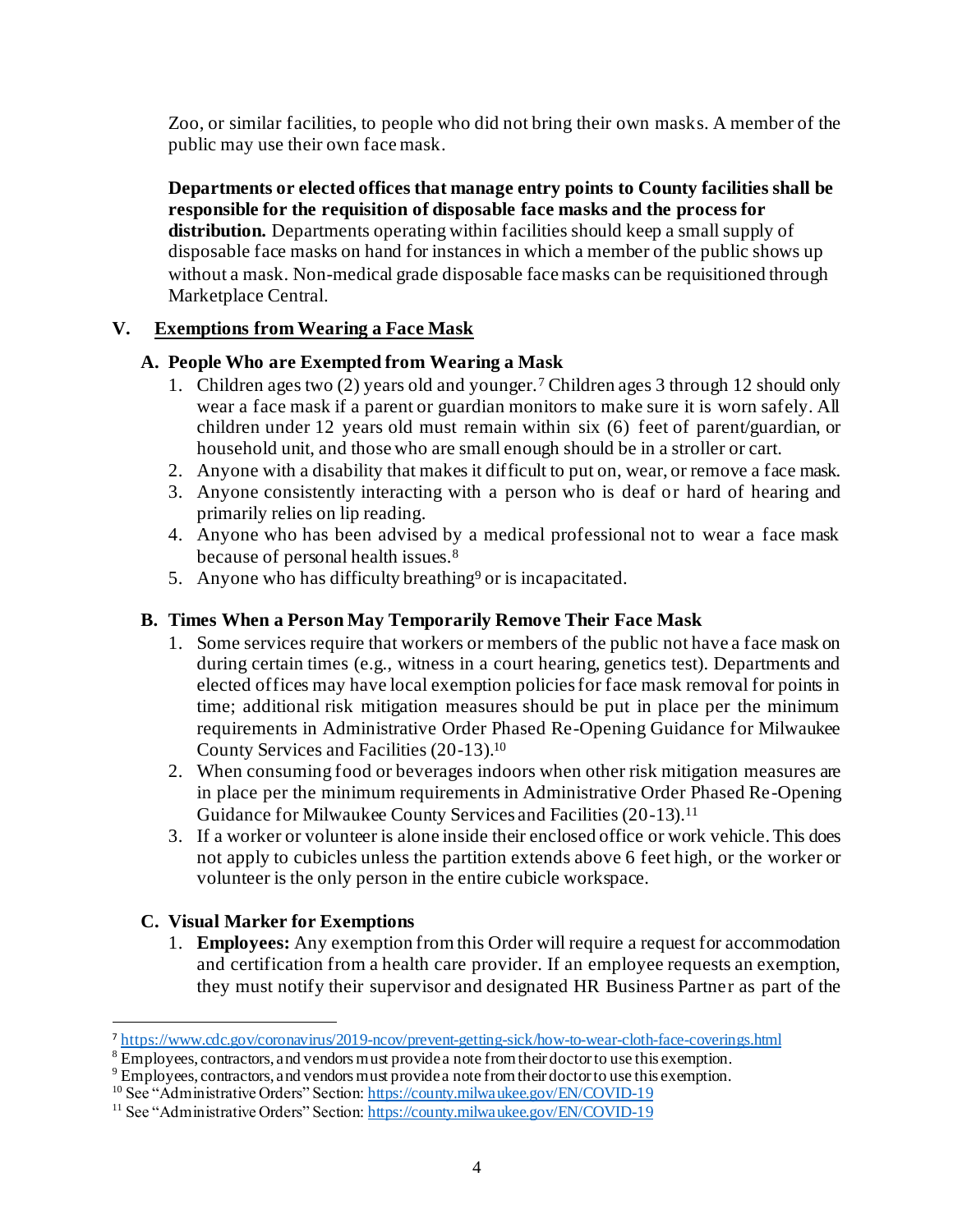request. An HR Business Partner will provide an employee with a qualifying exemption in the form of a yellow badge holder that they may wear as a visual marker to identify the exemption when moving through County facilities.

2. **Members of the Public:** Members of the public who state that they have a qualifying exemption to wearing a face mask should be provided an exemption sticker to wear while inside County facilities, excluding buses and the airport. Stickers shall only be distributed at County facilities and grounds with controlled entry points. Members of the public do not need to provide any documentation of a qualifying exemption. Departments managing controlled entry points should order exemption stickers in Marketplace Central by searching "Face Mask Exempt Sticker" or "COVID-19 SIGN 013".

## **V. Enforcement Policy & Procedure**

**A. Employees:** Milwaukee County employees are expected to follow the face mask requirements. Employees who fail to follow any of the work rules outlined in this policy may be subject to disciplinary action, up to and including termination.

## **B. Members of the Public**

Enforcement of the policies in this Order will be based on the County facility per the below:

#### 1. **Milwaukee County Courthouse Complex & Vel Phillips Juvenile Justice Center:**

- i. Any member of the public who refuses to wear a face mask without a qualifying exemption shall be refused entrance. If the person refusing to wear a mask is at the Courthouse because of a mandated court hearing, subpoena, and/or a court case-related activity, facility security shall give that person a call list and tell them to call the appropriate number for instructions **before leaving the facility**. The court official will determine the next steps for the individual refusing to wear a mask.
- ii. If a member of the public states that they have a qualifying exemption they will be allowed into the facility. Individuals with a qualifying exemption should be given a visual marker for their time in the facility upon entry.
- iii. Trained law enforcement staff will be responsible for enforcing this order, and members of the public who fail to comply with face mask policies will be asked by law enforcement to leave the facility.

#### 2. **Buses Operated by MCTS**

- i. Bus operators shall enforce the policy at the same time and in the same manner as fare collection; riders will be asked to wear a mask upon entry to the bus and if they refuse, or remove their mask during the ride, they may be encouraged to put a mask on for their own protection and that of other passengers.
- 3. **For all other County facilities, grounds, and service delivery locations:**